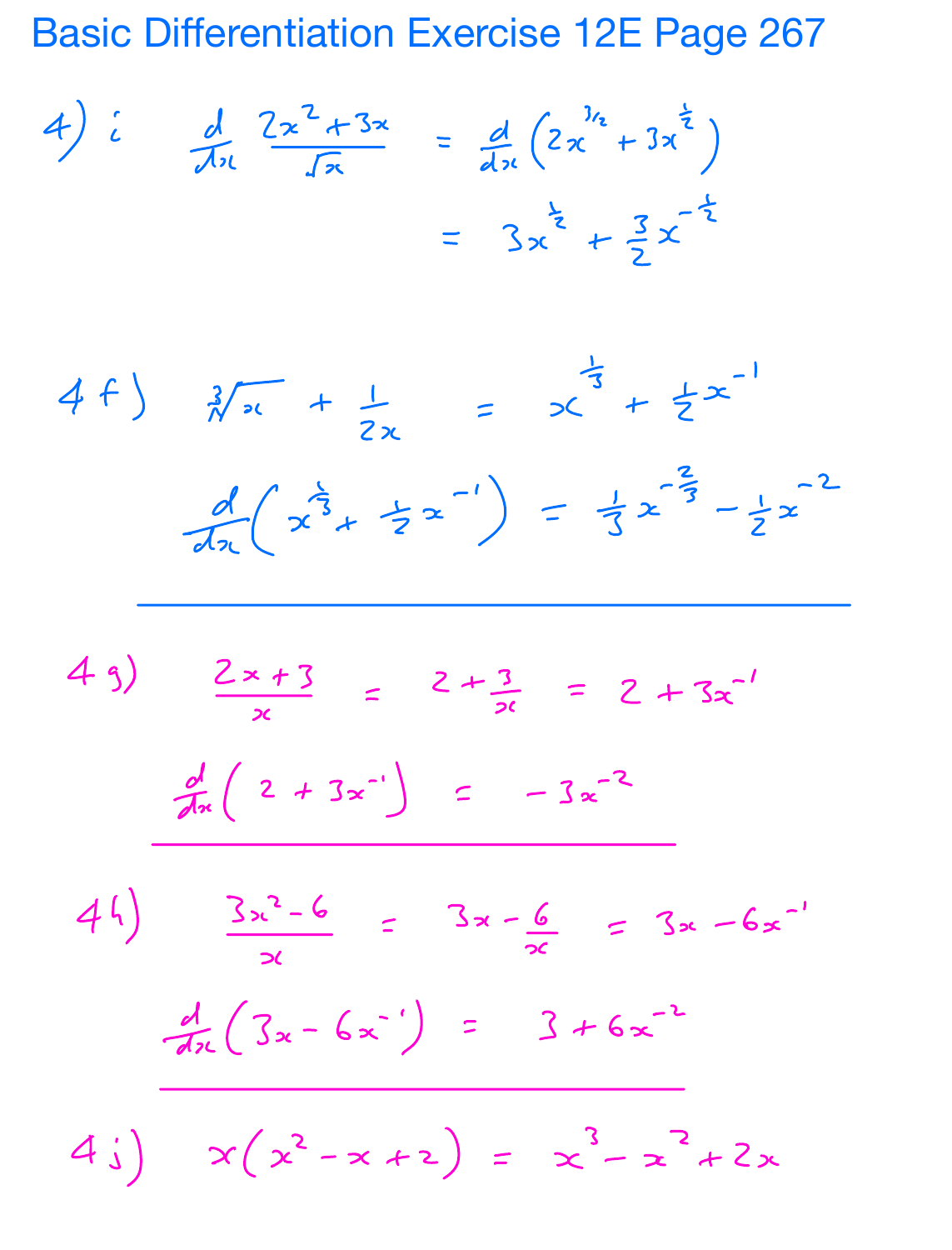$$
\frac{d}{dx}(x^{3}-x^{2}+2x) = 3x^{2}-2x+2
$$
\n
$$
4x \int 3x^{2}(x^{2}+2x) = 3x^{4}+6x^{3}
$$
\n
$$
\frac{d}{dx}(3x^{4}+6x^{3}) = 12x^{3}+18x^{2}
$$
\n
$$
\frac{d}{dx}(3x^{4}+6x^{3}) = 12x^{2}+18x+3+2
$$
\n
$$
\frac{d}{dx}(12x^{2}+8x+3+2x^{1}) = 24x+8-2x^{2}
$$

Introduction to Modelling Using Differentiation

, Ext Oom of fence for rectangular paddock What should dimensions be to maximise area

$$
S_{0-x} \frac{\alpha}{x} S_{0-x} \qquad A \neq \alpha = x(S_{0-x})
$$
\n
$$
A = S_{0x-x}^{2}
$$
\n
$$
\frac{dA}{dx} = S_{0-x}^{2}
$$

At a max or min  $\frac{dA}{dx}$  = 0 = >  $S$  0 - 2 x = 0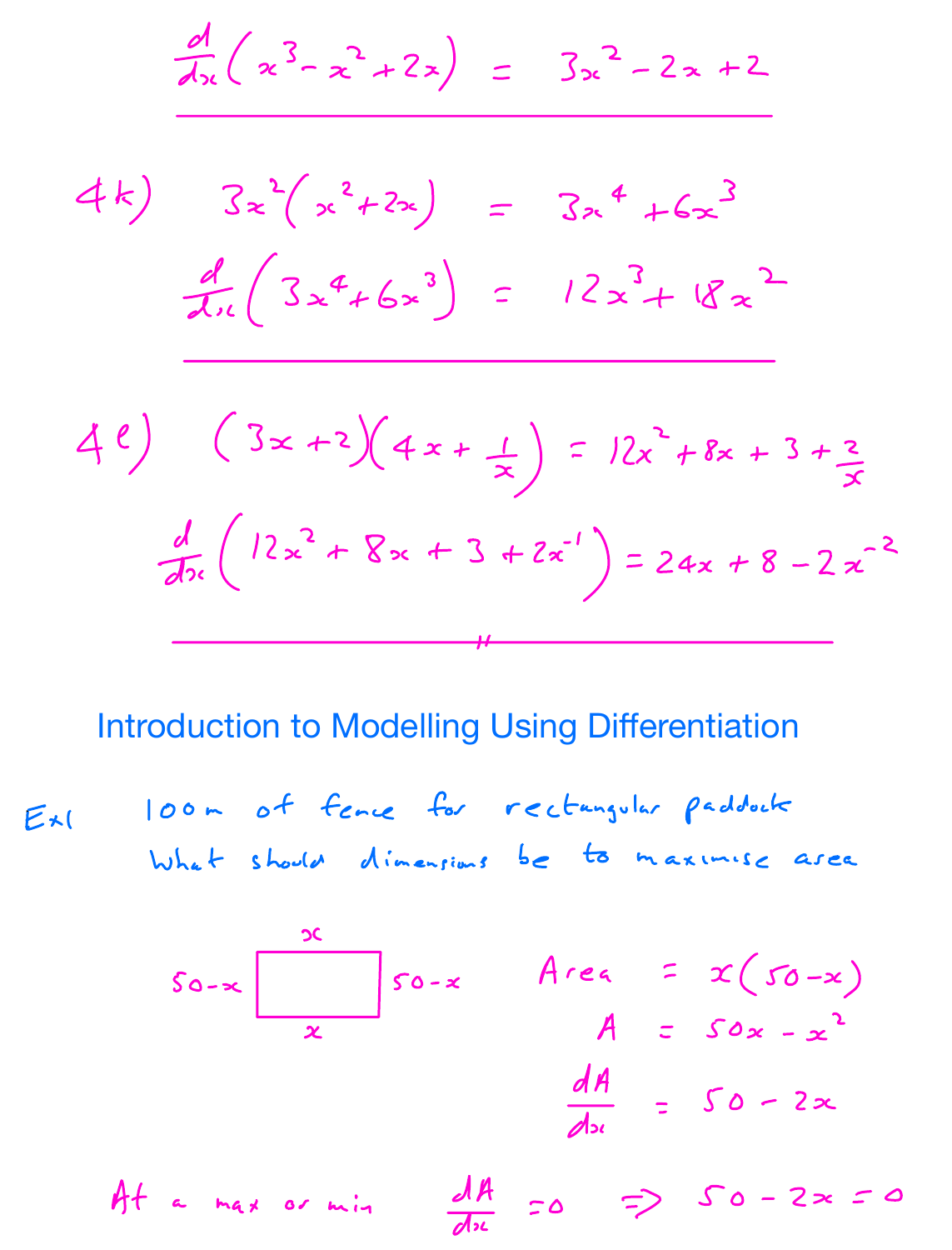

100 m fence - build a rectangular paddocte  $Ex2$ against wall and maxinise area



 $100 - 2x$ 

 $Area$   $A = x(100 - 2x)$  $A = 100x - 2x^2$  $\frac{dA}{dx}$  = 100 - 4x  $\frac{dA}{dx} = 0$  =>  $100 - 4x = 0$  $At$   $\epsilon$ .p.  $100 = 42$  $x = 25n$  $25$  $25$  $Area = 56 \times 25 = 1250 m^2$